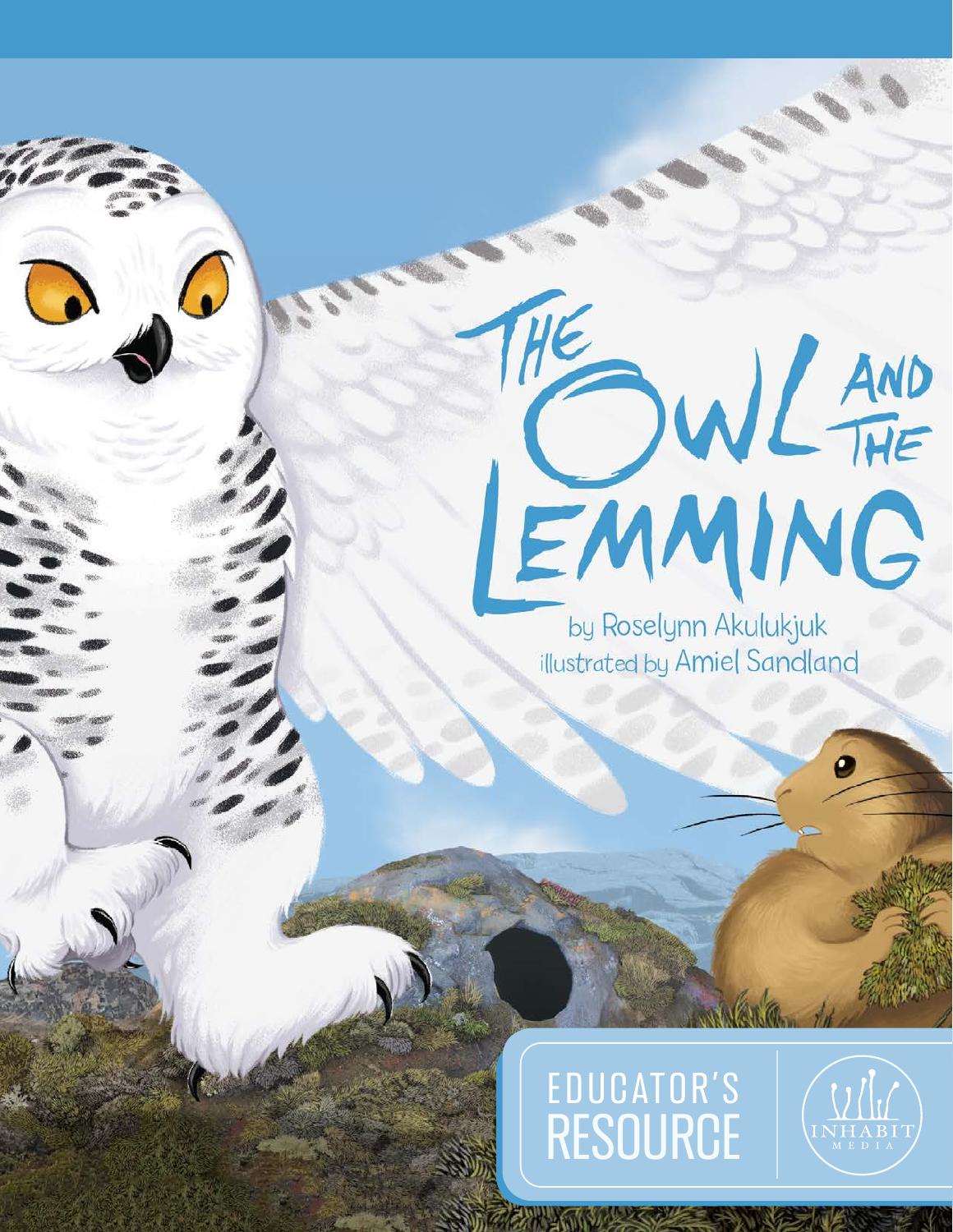# The Owl and the Lemming

# About the Book

As Owl swoops down and blocks the entrance to a lemming den, he is sure that he has a tasty meal in the little animal he has cornered. But this lemming is not about to be eaten! This smart little rodent will need to appeal to the boastful owl's sense of pride to get away. This fun and cheeky tale is accompanied by full-colour still photographs of illustrated characters on a handbuilt set.

# About the Author

Roselynn Akulukjuk was born in Pangnirtung, Nunavut, in the Canadian Arctic. In 2012, Roselynn moved to Toronto to pursue a career in film and attend the Toronto Film School, where she fell in love with being behind the camera. After finishing her studies and working in Toronto, Roselynn returned home to Nunavut, where she began working with Taqqut Productions, an Inuit-owned production company located in the capital of Nunavut, Iqaluit. Part of Roselynn's love of filmmaking is the ability to interview Elders, listen to their traditional stories, and share them with the world. In 2015, Roselynn wrote and directed her first film, the live-action and puppetry short *The Owl and the Lemming*, on which her book by the same title is based. Her film won Best Animation at the 2016 American Indian Film Festival.

## About the Illustrator

Amiel Sandland is an illustrator living in the Toronto area. He studied illustration at Seneca College, eventually specializing in comic arts and character design. He has also dabbled in layout, comics, and props making. Rarely found without a pen in hand, he enjoys drawing animals, monsters, and plants.

# Note to Educators

This educator's resource is written for Kindergarten to Grade 3 classrooms. The suggested discussion questions and activities can be adapted for each class according to the experiences of students.

Educators can use this book to teach about topics such as:

- Inuit legends
- Oral storytelling
- Arctic animals
- • Arctic landscapes and vegetation

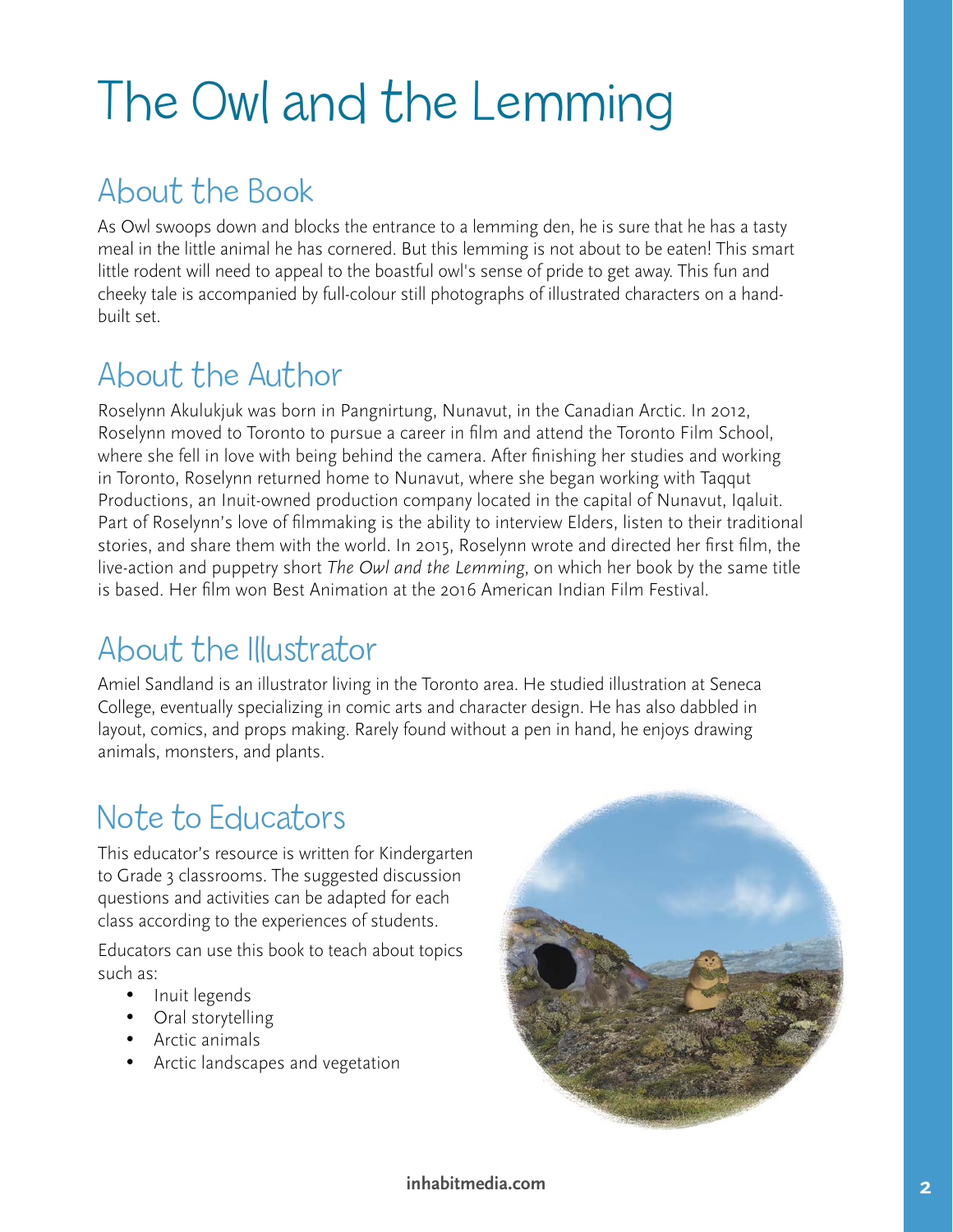### Pre-Reading Discussion Questions

- Who do you think the main characters will be in this book?
- What sort of relationship do you think the owl and the lemming have? How can you tell from the cover illustration?
- Point to the title. Point to the author's name. What does an author do? Point to the illustrator's name. What does an illustrator do?
- Make a prediction about what this story is going to be about.
- Is this story going to be fiction or non-fiction?
- Have you seen an owl before? Have you seen a lemming before?
- What do you know about owls? What do you know about lemmings?

#### During and Post-Reading Discussion Questions

The following questions and discussion points can be used during and after reading *The Owl and the Lemming*. Provide students with the chance to voice their own opinions, share their experiences, ask questions, or point out anything else they may notice about the book.

- Page  $4$ : What must be in the sky?
- Page 7: Do you think the lemming will get back to her home? How so?

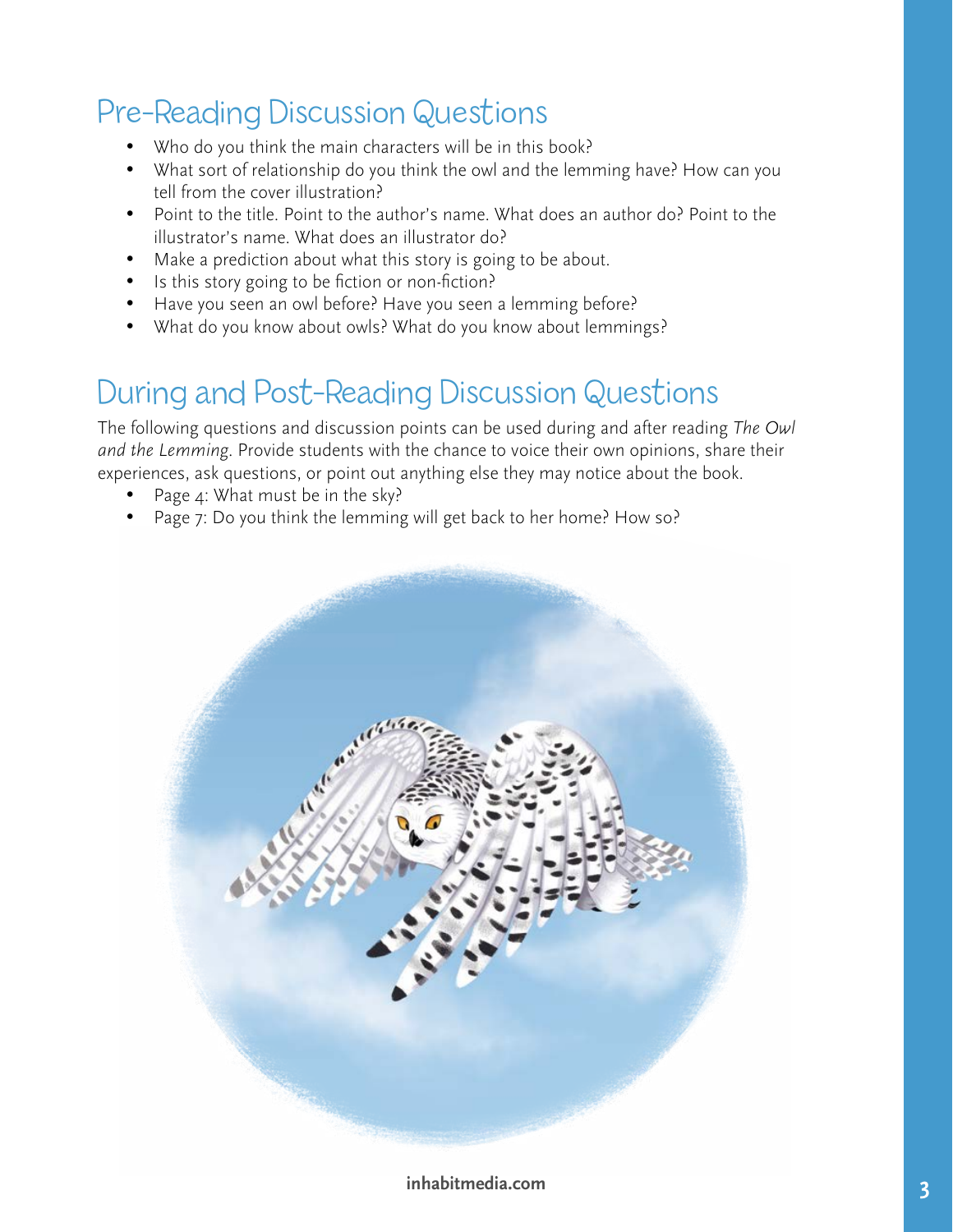- Page 8: Do you have any friends or relatives that like to play tricks?
- Page 11: What might she try next?
- Page 15: Notice the illustration of all the doors into the ground! The illustrator was very creative when designing this.
- Page 19: Sometimes when you are too proud, you end up making a mistake or not thinking properly. Have you ever had something similar happen to you?
- Page 22: How is the owl feeling at this point? How is the lemming feeling?
- What was the setting of this book?
- What was the problem in this book? How did it get resolved?
- Who were the characters in this book?
- Summarize the story in five sentences or less.
- How do you think the owl felt at the beginning of the story? How did he feel at the end of the story?
- Have you ever been told, "Don't play with your food"? What does that mean in this context?